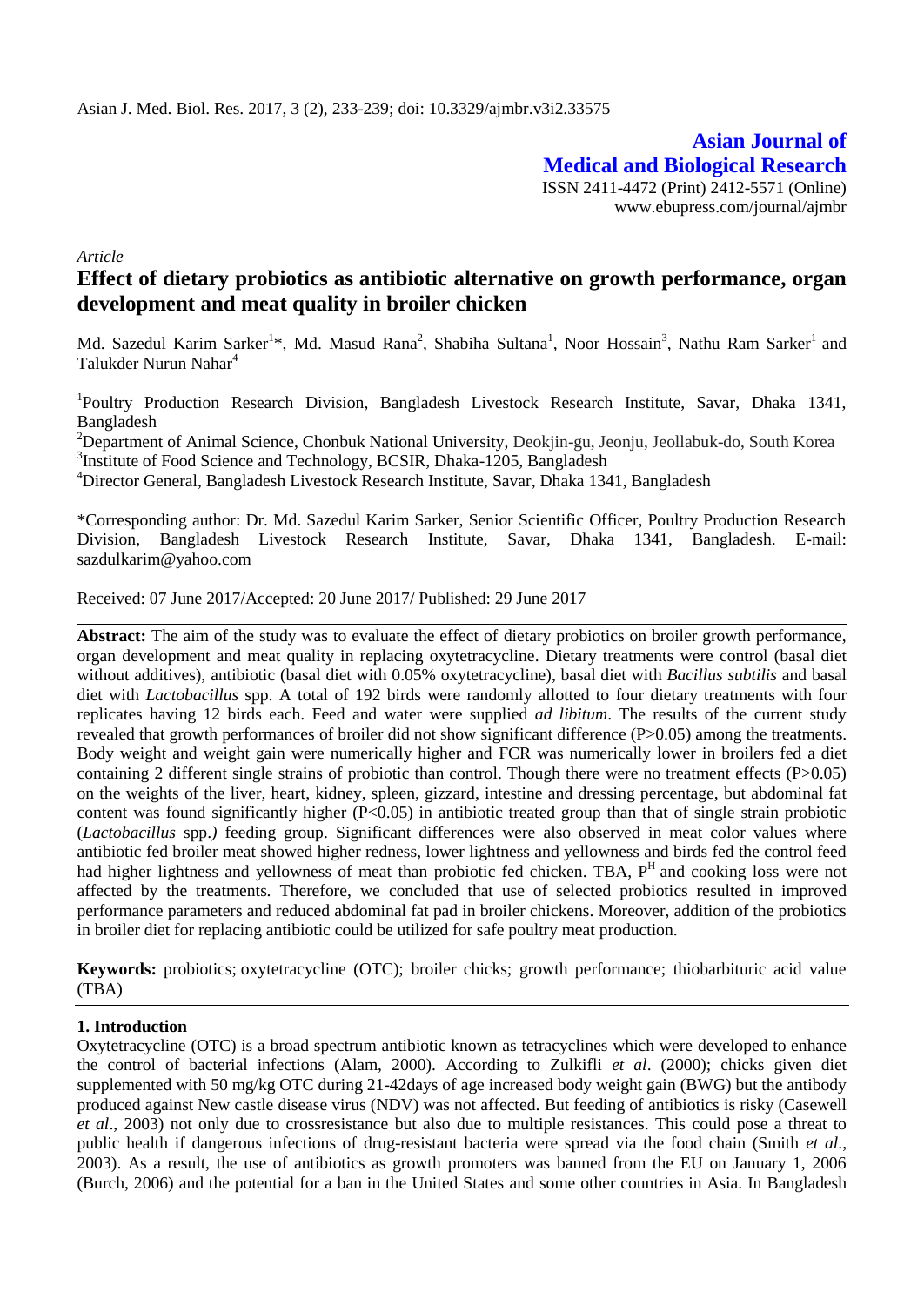the use of most antibiotics growth promoter (AGP) also has been banned to preserve the effectiveness of important human drugs (Casewell *et al*., 2003). So, there is increasing interest in finding alternatives to antibiotics for poultryproduction. The focus of alternative strategies has been to prevent proliferation of pathogenic bacteria and modulation of indigenous bacteria so that the health, immune status and performance are improved (Ravindran, 2006). *Lactobacillus*, *Bacillus* and *Saccharomyces cerevisiae* (*SC*), as a Direct-fed microbials (DFM), have been studied as potential as alternatives approach to feed additives **(**Salim *et al*., 2013). Feeding probiotics helps to maintain a beneficial intestinal microflora, enhances the host's resistance to enteric pathogens such as *Salmonella* and *Campylobacter* species, and results in a healthy gastrointestinal environment with an improved intestinal function, feed conversion, weight gain and performance of birds (Dalloul *et al*., 2003; Vila *et al*., 2009; Mountzoris *et al*., 2010).

As probiotics are live cultures of harmless bacteria or yeast species that equilibrate intestinal microflora to benefit the host (Ferencik *et al*., 2000; Chen *et al*., 2013), which have been demonstrated to be helpful in maintaining the intestinal ecosystem and enhancing animal health, therefore, a lot of researcher focused on it and used single or double or mixed stain.

Among a number of bacterial species used as probiotics, spore-forming *Bacillus* spp. has been identified as a suitable probiotic because of the resistance of its spores to harsh conditions and long-term storage at ambient temperature (Sinol *et al*., 2012; Chen *et al*., 2013). Lactobacilli are normal components of the healthy intestinal microflora. However, in our country context which are convenient and to the best of our knowledge, the effects of *Bacillus subtilis* and *Lactobacillus acidophilus* endospores in broiler chickens have not been investigated in detail. These factors may be critical in the Bangladesh, where most of the farmers have been used antibiotics into their poultry feed to enhance birds performance and disease resistant capacity. Therefore, poultry feed industry needs adequate information on this aspect to augment commercial broiler production in Bangladesh. Furthermore, there is a way to increase the use of probiotics in diets for animals, which is a more reasonable option, since they do not leave residues in the environment, in the animal body and do not cause cross-resistance in men compared with antibiotics (Nepomuceno and Andreatti, 2000). In this context, this study was designed to assess the effect of *Bacillus subtilis* and *Lactobacillus* spp*.* endospores on growth performance, relative organ weight and meat qualityin broiler chickens.

## **2. Materials and Methods**

## **2.1. Birds and housing**

A total of one hundred ninety two 1-d-old mix sexed Cobb broilers were obtained from a local commercial hatchery. Broilers were randomly allocated in 4 experimental treatments for 5 wk. Each treatment had 48 broilers arranged in 4 replicates of 12 broilers each. Each replicate was assigned to a clean floor pen  $(2 \text{ m}^2)$  and birds were raised on a rice straw based litter. Heat was provided with a heating lamp per pen. The ambient temperature in experimental house was maintained at 32°C during the first week and thereafter decreased by 3°C in the third week, and finally fixed at 22°C up to end of the experiment. The experiment was lasted for 35 day.

## **2.2. Dietary treatments**

To meet the nutrient requirements of the broiler chicken over this period, a complete basal diet was formulated for each of the 2 stages of growth; starter and finisher. The diets were formulated to meet the nutrients requirements of broilers as recommended by the National Research Council (NRC, 1994). The experimental treatments received a 1) Control, 2) Antibiotic (added with OTC), 3) Basal diet with probiotic *Bacillus subtilis*, and 4) Basal diet with *Lactobacillus* spp. The probiotics were prepared according to manufacturer instruction. The basal diet was formulated for starter (1 to 21 d) and finisher (22 to 35 d) of broiler growth periods and its composition is shown in Table 1. The basal diet was prepared in each week and stored in sacks and was kept in a cool place. Experimental diets and water were provided *ad libitum.*

## **2.3. Growth performance traits**

Growth performance parameters such as body weight (BW), weight gain (WG), feed intake (FI), and feed conversion ratio (FCR), were determined in each week. During starter (0-3 wks) and finisher (4-5wks) period body weight (BW), weight gain (WG), feed intake (FI), and feed conversion ratio (FCR) were calculated for the whole duration of the experiment.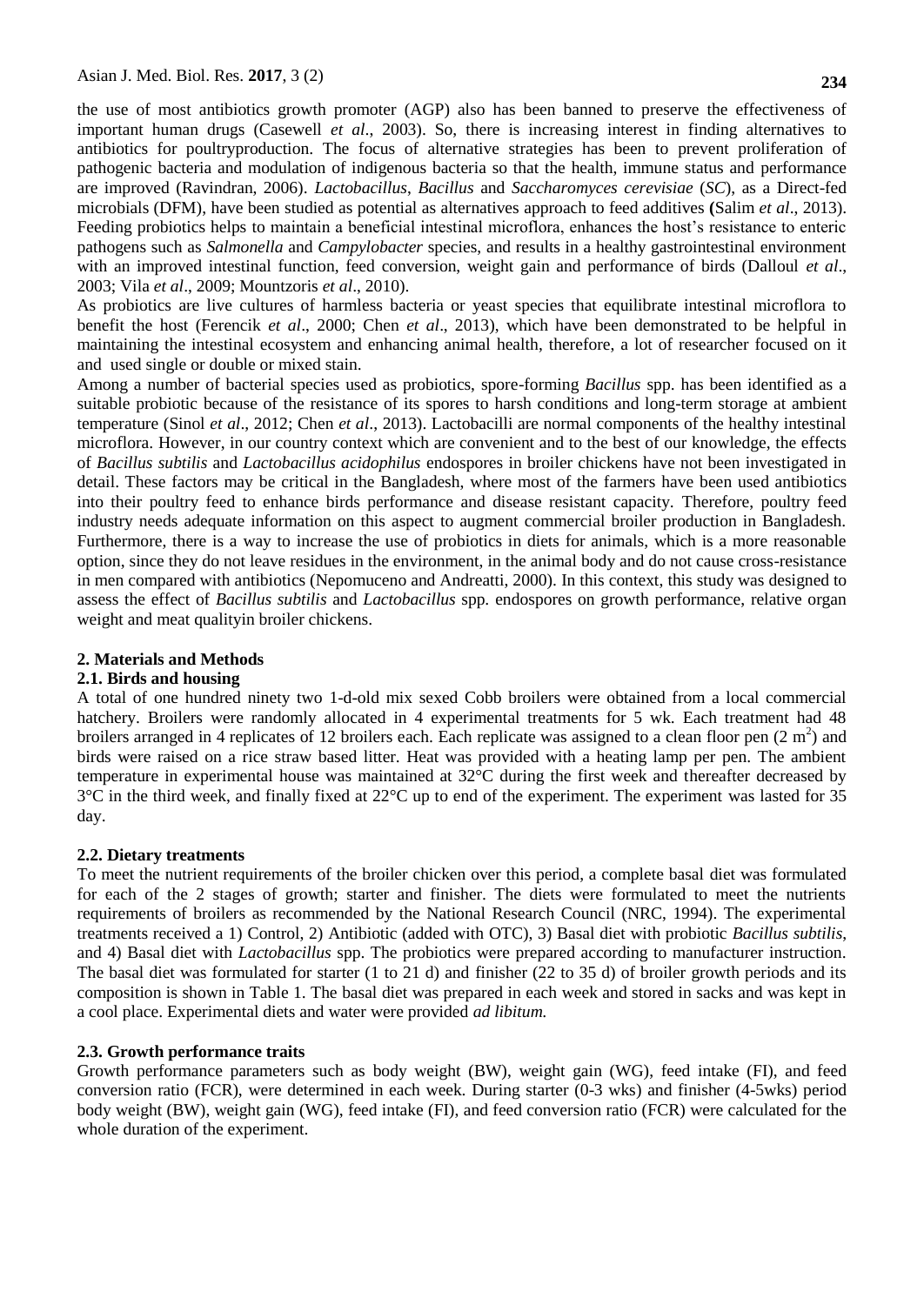### **2.4. Organ weights and carcass yield percentages**

At the end of experiment, after weighing, 4 birds per treatment were randomly selected and killed humanly by cervical dislocation. The liver, heart, kidney, spleen gizzard, abdominal fat and intestine were excised and weighed. Afterward, the birds were scalded, de-feathered, and carcasses were eviscerated. The head and feet were removed, and calculated as a percentage of live body weight and also carefully examined to detect any pathological lesion or damages. The weight of intestine was also measured and recorded.

## **2.5. Meat characteristics**

Muscular pH values were determined on Pectorals major muscle with a needle probe 24h post mortem with Mettler MP 120-B digital pH-meter. All pH measurements were conducted on the anterior end of the right breast. The pH meter was standardized by a two-point method against standard buffers of pH 4.0 and pH 7.0.

Cooking loss was calculated as [sample weight before cooking minus sample weight after cooking]  $\times 100$  / sample weight before cooking.

The colour of breast meat was determined after 24 h of cooling the carcass with Minolta CR-300 colorimeter (MINOLTA CAMERA Co. Ltd., Osaka, Japan) calibrated against white plate (CIE L\* – lightness, a\* – redness,  $b^*$  – yellowness) with 8 mm optical probe diameter, D65 illuminant and  $2^{\circ}$  observer. The meat colour is presented as CIE-L\*a\*b\* (Commission Internationale de l'Eclairage, 1976).

Meat samples  $(5 \text{ g})$  from each breast cut were used for the analysis of the thiobarbituric acid reactive substances (TBA) by using the aqueous acid extraction method of Pikul *et al*., 1989; Gomes *et al*., 2003 to determine lipid oxidation. The reaction produces a red color which can be measured using a spectrophotometer.

## **2.6. Statistical analysis**

All data were subjected to analysis of variance procedures appropriate for a completely randomized design using the general linear model procedures of SAS (SAS Inst. Inc., Cary, NC 2005). The mean differences among different treatments were separated by Duncan's multiple range tests. A level of  $(P < 0.05)$  was used as the criterion for statistical significance.

## **3. Results and Discussion**

## **3.1. Growth Performance Traits**

The effects of dietary antibiotic, *Bacillus* spp. and *Labacillus* spp. supplementation on the growth performance of broilers at 0-5 weeks are shown in Table 2. From day old to  $5<sup>th</sup>$  weeks of age, there were no significant differences in BW, WG, FI or FCR among all treatment groups  $(P > 0.05)$ . It was indicated that dietary inclusion of probiotic and antibiotic supported a superior performance of chicks than control in broilers diet. However, several investigators Bafundo *et al*. (2003), Ferket (2004), and Lindsey (1985) reviewed the various benefits of feeding antibiotic growth promoters which may control and limit the growth and colonization of a variety of pathogenic and nonpathogenic species of bacteria in chicks gut. According to Ramarao *et al.* (2004) it was also not possible to observe any influence of probiotics on broiler weight gain, as opposed to Kabir *et al.* (2004), who obtained higher weight gain in broilers fed aprobiotic product. Our results also did not find any differences among allgroups but numerically higher than control. The parameter feed conversion ratio was not statistically different between treatments in 0-5 weeks in this experiment. Our results were similar to Loddi *et al.* (2000), who worked with a probiotic product containing *Enterococcus faecium*  $(1 \times 1010 \text{ CFU/g} \text{ product})$ , where we found numerically lower FCR in Lactobacillus administration group and higher in control group. So, it can be said that probiotic can be substitute for antibiotic. European Poultry Efficiency Factor (EPEF) was calculated where the greater efficiency in treatment  $T_3$  and lower efficiency in control based on mortality (2.08%) for all treatments), weight gain and feed conversion ratio.

## **3.2. Absolute organ weights and carcass yield percentages**

The organ weight like liver, heart, kidney, spleen, gizzard and intestine did not influenced by the treatments but abdominal fat was showed significant difference among the treatments. Moreover, antibiotic containing diet found a higher relative abdominal fat and broilers fed lactobacillus diets showed lower fat weight compared with other treatments (*P***<** 0.05).

Fat deposition in the abdominal area of broilers is regarded as waste in the poultry industry; since it represents a loss in the market and consumer acceptability, and enhances expense during the treatment of effluent produced when processing broilers. The obtained results of this study indicate that probiotic supplementation of broilers diet has the potential to lessen this type of waste by reduction of the fat content in the abdominal area of birds. In accord to our results, Mohamed *et al*. (2008) reported that the highest abdominal fat percentage value was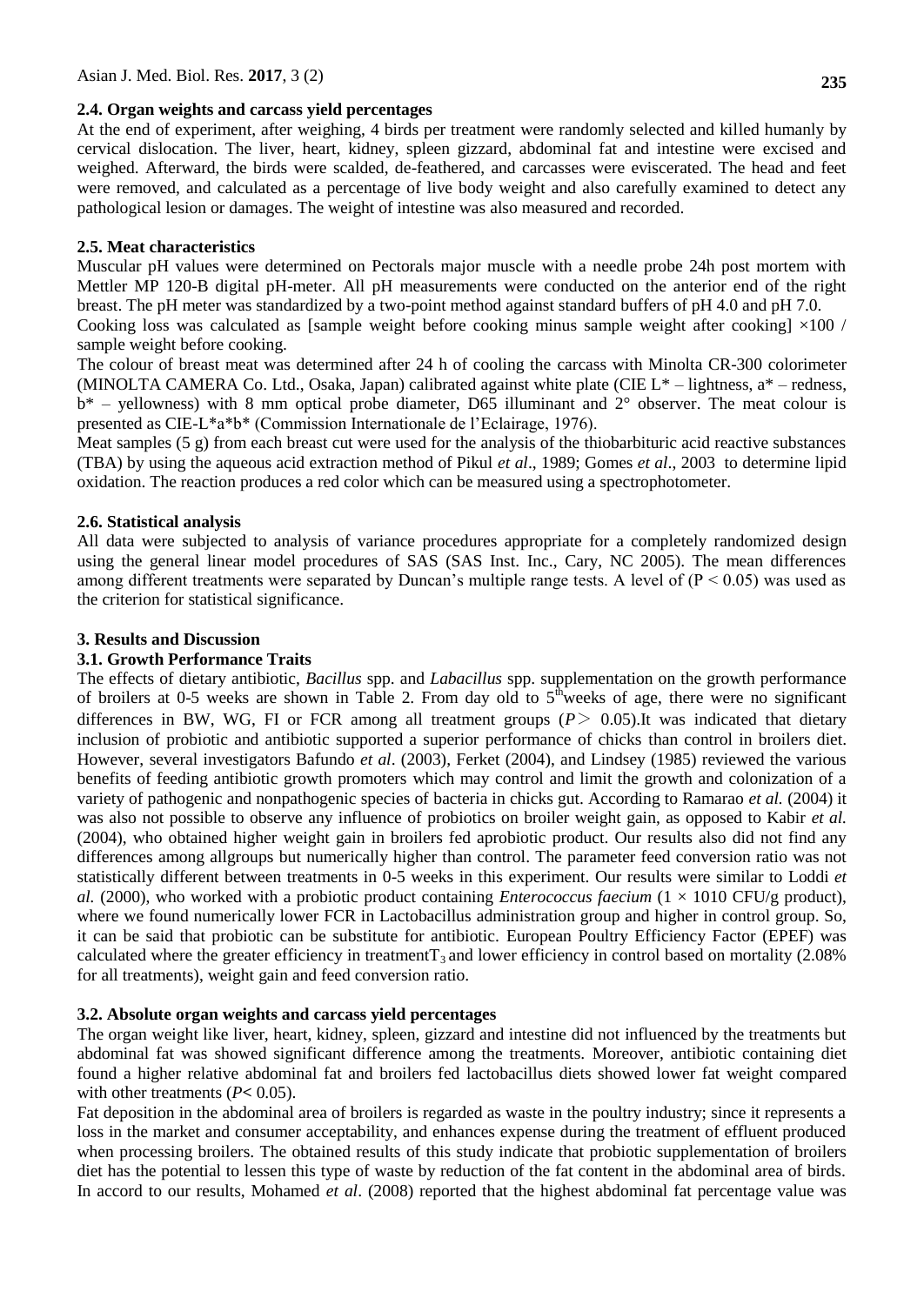recorded for birds fed the control diet (2.21%) while the lowest value was recorded for birds fed the MOS supplemented diet (1.78%). Similarly, they did not notice any significant impact of supplements on dressing percentage, liver, heart, and gizzard relative weight. Our findings were almost similar to Mohamed *et al*. (2008) but higher abdominal fat was found to antibiotic group may be due to the higher feed intake in this group.

Though dressing % was not different significantly but numerically higher number was observed in *Bacillus* containing feed than other treatments. Boratto *et al*. (2004) found carcass yield percentages were higher for the no probiotic-fed female broilers than for the control. This point was opposite to our results.

#### **Table 1. Composition of basal diet.**

| <b>Item</b>                          | Starter $(1-21d)$ | Finisher $(22-35d)$ |  |  |  |  |  |
|--------------------------------------|-------------------|---------------------|--|--|--|--|--|
| Ingredient $(\% )$                   |                   |                     |  |  |  |  |  |
| Maize                                | 52                | 60                  |  |  |  |  |  |
| Protein concentrate                  | 6                 | 7.4                 |  |  |  |  |  |
| Rice polish                          | 4.6               | 3                   |  |  |  |  |  |
| Soybean                              | 33.3              | 25.6                |  |  |  |  |  |
| Di calcium phosphate                 |                   | л                   |  |  |  |  |  |
| Vitamin-mineral premix               | 0.25              | 0.25                |  |  |  |  |  |
| Salt                                 | 0.5               | 0.5                 |  |  |  |  |  |
| O <sub>il</sub>                      | 1.9               | 2                   |  |  |  |  |  |
| Lysine                               | 0.1               | 0.1                 |  |  |  |  |  |
| Methionine                           | 0.1               | 0.1                 |  |  |  |  |  |
| Limestone                            | 0.5               | 0.3                 |  |  |  |  |  |
| Calculated analysis (per kg of diet) |                   |                     |  |  |  |  |  |
| Moisture $(\%)$                      | 10.64             | 13.47               |  |  |  |  |  |
| Ash                                  | 7.16              | 6.06                |  |  |  |  |  |
| CP                                   | 22.69             | 19.49               |  |  |  |  |  |
| Fat                                  | 3.44              | 4.22                |  |  |  |  |  |
| Fiber                                | 4.31              | 4.62                |  |  |  |  |  |

**Table 2. Performance (0-5 wks) of broiler chicken with addition of antibiotic and probiotics in broiler diet.**

| Tr.            | BW      | WG      | FI      | FCR   | <b>EPEF</b> |  |
|----------------|---------|---------|---------|-------|-------------|--|
| $T_0$          | 1818.54 | 1773.54 | 3259.27 | 1.84  | 276.50      |  |
|                | 1853.81 | 1808.81 | 3291.42 | 1.82  | 284.96      |  |
| T <sub>2</sub> | 1836.08 | 1791.08 | 3267.81 | 1.83  | 280.70      |  |
| $T_3$          | 1831.75 | 1786.75 | 3231.19 | 1.81  | 289.14      |  |
| <b>SEM</b>     | 18.789  | 18.789  | 15.232  | 0.015 |             |  |
| P-Value        | 0.944   | 0.944   | 0.618   | 0.945 | -           |  |

T0 =Control, T1 = OTC, T2 = Probiotic(*Bacillus*), T3 = Probiotic(*Lactobacillus*); \*EPEF = European Poultry Efficiency Factor (Average gram gained/day  $\times$  % Survival rate /FCR  $\times$  10).

## **Table 3. Effects of dietary treatments on absolute organ weights of broiler chickens (g).**

| Tr.            | Liver | Heart | <b>Kidney</b> | <b>Spleen</b> | Gizzard | Abdominal fat   | <b>Intestine</b> | Dressing $\%$ |
|----------------|-------|-------|---------------|---------------|---------|-----------------|------------------|---------------|
| $T_0$          | 42.00 | 11.75 | 4.75          | 2.75          | 56.25   | $19.50^{ab}$    | 144.75           | 71.57         |
| $T_1$          | 42.25 | 20.50 | 4.25          | 2.50          | 53.25   | $23.75^{\circ}$ | 144.25           | 71.84         |
| $T_2$          | 40.50 | 11.75 | 4.75          | 2.75          | 52.50   | $17.25^{b}$     | 140.00           | 72.40         |
| T <sub>3</sub> | 43.25 | 11.75 | 5.25          | 3.25          | 56.75   | $15.75^{b}$     | 157.25           | 71.34         |
| <b>SEM</b>     | 0.917 | 2.229 | 0.322         | 0.163         | 0.907   | 0.997           | 2.601            | 0.316         |
| P-Value        | 0.802 | 0.445 | 0.791         | 0.467         | 0.261   | 0.0084          | 0.087            | 0.718         |

 $T_0$  = Control,  $T_1$  = antibiotic,  $T_2$  = Probiotic(*Bacillus*),  $T_3$  = Probiotic(*Lactobacillus*)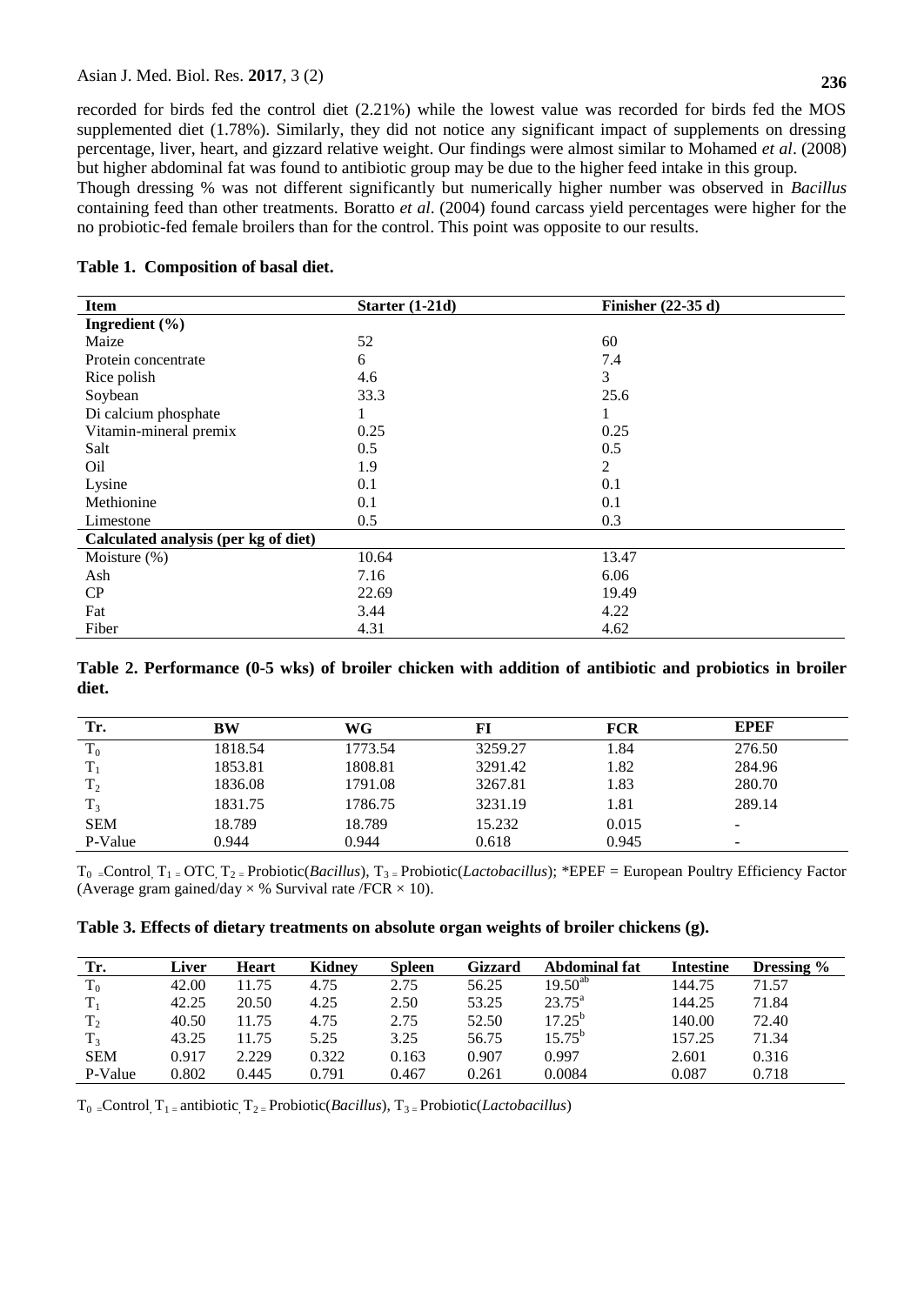| <b>Treatment</b> | TBA   | ъu    | <b>Cooking loss</b> | Color values       |                      |       |
|------------------|-------|-------|---------------------|--------------------|----------------------|-------|
|                  |       |       |                     | $L^*$              | $\mathbf{a}^*$       | b*    |
| $T_0$            | 8.81  | 6.30  | 18.25               | $53.33^{\circ}$    | $4.44$ <sup>bc</sup> | 9.01  |
| $T_1$            | 10.8  | 6.36  | 15.04               | 49.11 <sup>b</sup> | $6.41^{\rm a}$       | 7.23  |
| T <sub>2</sub>   | 8.63  | 6.23  | 18.36               | $51.23^{ab}$       | $3.48^\circ$         | 8.21  |
| $T_3$            | 11.19 | 6.42  | 17.76               | $51.99^{\rm a}$    | $5.31^{ab}$          | 8.67  |
| <b>SEM</b>       | 0.693 | 0.043 | 0.606               | 0.526              | 0.399                | 0.385 |
| P-Value          | 0.472 | 0.498 | 0.169               | 0.016              | 0.038                | 0.42  |

**Table 4. Different meat quality characteristics of broiler feeding with different feed additives.**

\* Meat color values of lightness  $(L^*)$ , redness  $(a^*)$ , and yellowness  $(b^*)$ 

#### **3.3. Meat quality characteristics**

Meat colors were significantly influenced by the treatments where antibiotic containing feed showed higher redness and lower lightness and yellowness and birds fed the control feed had higher lightness and yellowness of meat.

Color is one of the main indicators of the quality of most foods.  $L^*$  value is the main parameter that determines poultry meat color. According to Contreras and Beraquet (1995), values of L\* from 46.4 to 49.7 for the breast color are normal. Our result was similar to antibiotic containing group may be due to pH increased the  $L^*$  value decreased, i.e. while darkness of meat increased the lightness declined (Allen *et al*., 1997; Fletcher *et al*., 2000). According to Karaoğlu, 2005; the birds fed with level of 0.1% probiotic (P1) also had the lowest a\* value among treatment groups (p<0.05). In our experiment, Bacillus administration group  $(T_2)$ showed the similar results. a\* value indicating redness in skin may be due to slaughter age of the bird, because, as many researchers stated the age has reportedly influenced the myoglobin content of other species **(**American Meat Institute Foundation, 1960). Results of our experiment show clearly that the use of the probiotic in broiler diets prevented the increase of a\* value indicating redness. In this experiment, b\* value was higher in control group may be due to the moisture loss of skin, and depending on this the carcasses darkened with increased b\* value after slaughtering (p<0.05). There were no statistically significant differences (p>0.05) found in TBA,  $P^H$  and cooking loss by the treatments.

In probiotic, pH value was slightly numerically lower than control. According to (Komiyama, 2006; Ludtke, 2009**)**, due to the rapid metabolic transformation of glycogen into lactic acid, which results in achieving ultimate pH before carcass cools, causing protein denaturation, and consequently, meat becomes pale, soft and exudative. According to (Gheisari, 2011) the extent of oxidative rancidity in a fat may also be determined by its TBA number. The 2- thiobarbituric acid (TBA) test is believed to measure the breakdown products of unsaturated fatty acid oxidation. Typically, the TBA number of a sample shows a steady increase as it becomes more rancid, but a certain amount of variation is found between the TBA numbers obtained for similar fresh samples. In this study the Bacillus containing diet showed numerically decreased number of TBA value than other treatments.

#### **4. Conclusions**

In conclusion, the use of probiotics and antibiotics in feed for broiler chickens does not statistically affect the performance of broiler in our study. However, probiotic fed chickens had higher body weight, dressing percentage and higher European Broiler Index and at the same time lowered abdominal fat and cooking losses. Therefore, probiotics product could be a potential alternative to antibiotic growth promoters (e.g. Oxitetracycline) in broiler diets. So, further follow-up study is necessary to determine probiotics inoculation levels in the broiler diet and in replacing antibiotic in broiler feed.

#### **Conflict of interest**

None to declare.

## **References**

- Alam S, 2000. Handbook of poultry disease andtreatment. 9th Ed. Anglo Egyptian Library Press, Egypt in Arabic.28, 34-40.
- Allen PC, JLydon and H Danforth, 1997.Effects of components of Artemisia annuaoncoccidia infections in chickens.Poult. Sci., 76: 1156–1163.
- American Meat Institute Foundation. 1960. The Science of Meat and Meat Products. W.H. Freman and Co., San Francisco,California. USA.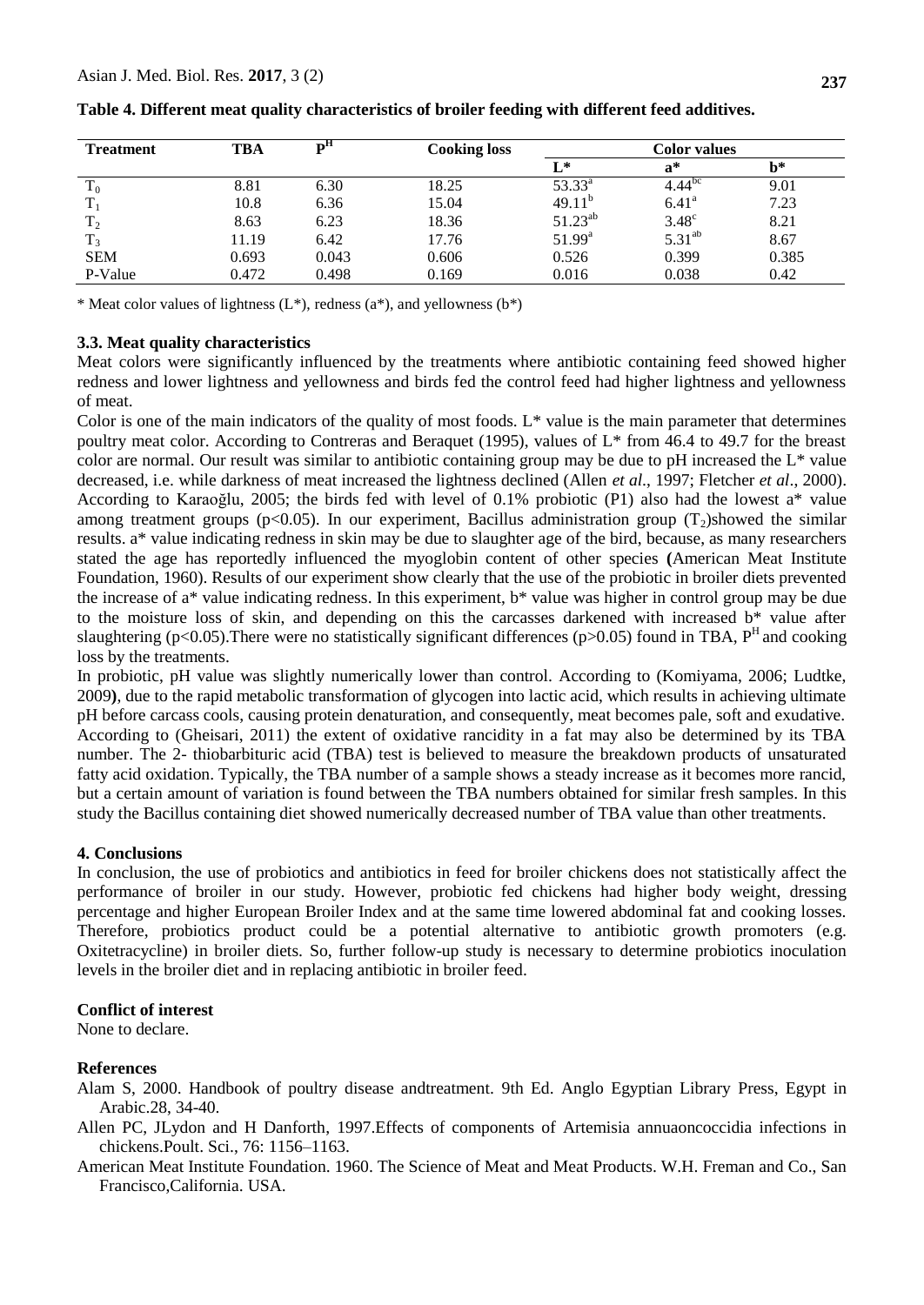- Bafundo, KW, LA Cox and R Bywater, 2003. Review lends perspective to recent scientific findings onvirginiamycin, antibiotic resistance debate. Feedstuffs, 75: 26-27.
- Boratto, AJ, 2004.Uso de antibiótico, de probiótico e de homeopatia, inoculadosounão com *Escherichia coli,*  parafrangos de cortecriadosemconforto. Revist. Brasil. de Zootec**.**, 33: 1477-1485.
- Burch D. 2006. Anticipated effects of the withdrawal of antibiotic growthpromoters (AGPs) from pigs in the European Union on 1<sup>st</sup>January 2006. http://www.octagon-services.
- Casewell M, C Friis, E Marco, P McMullin and I Phillips, 2003. The European ban on growthpromotingantibiotics and emerging consequences for human andanimal health. The J. of Antimicrob. Chemother., 52: 159–161.
- Chen W, JP Wang, L Yan and YQ Huang, 2013. Evaluation of probiotics in diets with different nutrient densities on growth performance, blood characteristics, relative organ weight and breast meat characteristics in broilers. Bri. Poult. Sci., 54: 635–641.
- Contreras CJC and NJ Beraquet, 1995. Effect of deboning and electrical stimulation on post mortem biochemical changes in chicken breast P. major. In:International Congress of Meat Science and Technology, 41th The Hague, Netherlands. 4: 46. 41.
- Dalloul RA, HS Lillehoj, TA Shellem and JA Doerr, 2003. Enhanced mucosal immunity against *Eimeria acervulina* in broilers fed a *Lactobacillus*-based probiotic. Poult. Sci., 82: 62–66.
- Ferket PR, 2004. Alternatives to antibiotics in poultry production: responses, practical experience and recommendations. Nutritional biotechnology in the feed and food industries: Proceedings of Alltech's 20thAnnual Symposium, Kentucky, USA, 56-67.
- Fletcher DL, M Qiao and DP Smith, 2000.The relationship of raw broiler breast meat colour and pH to cooked meat colour and pH. Poult. Sci., 79: 784-788.
- Gheisari HR, 2011. Correlation between acid, TBA, peroxide and iodine values, catalase and glutathione peroxidase activities of chicken, cattle and camel meat during refrigerated storage. Vet. World, 4: 153-157.
- Kabir SML, MM Rahman, MB Rahman, MM Rahman and SU Ahmed, 2004. The dynamics of probiotics on growth performance and immune response in broilers. Int. J. Poult. Sci**.**, 3: 361-364.
- Komiyama CM, 2006. Caracterização e ocorrência de carne pálidaemfrangos de corte e seuefeitonaelaboração de produtosindustrializados [dissertação].Botucatu(SP): Faculdade de MedicinaVeterinária e Zootecnia, UniversidadeEstadualPaulista.
- Lindsey TO, 1985. Virginiamycin: Unique control of gut microbial metabolism enhances nutrient availability. Pages 41–59 in Proc. Pacesetter Conference Stafac (virginiamycin) for Broilers. *Smith Kline Animal Health Products*, West Chester, PA.
- Loddi MM, 2000. Uso de probiótico e antibióticosobre o desempenho, o rendimento e a qualidade de carcaça de frangos de corte. Revis. Brasil. de Zootec.*,* 29: 1124-1131.
- Ludtke CH, CEW Nogueira, W Bertoloni, OA Dalla Costa and GJD Soares, 2009. Bem-estar animal no transporte de suínos e suainfluêncianaqualidade da carne e nosparâmetrosfisiológicos do estresse [comunicadoTécnico 475]. Concórdia: EMBRAPA Suínos e Aves.
- Mohamed MA, HMA Hassan and EMAEl-Barkouky, 2008. Effect of mannan oligosaccharide on performance and carcass characteristics of broiler chicks. J. Agric. and Soc. Sci., 4**:** 7-13.
- Mountzouris KC, P Tsitrsikos, I Palamidi, A Arvaniti, M Mohnl, G Schatzmayr and K Fegeros, 2010. Effect of probiotic inclusion levels in broiler nutrition on growth performance, nutrient digestibility, plasma immunoglobulins, and cecal microflora composition. Poult. Sci., 89: 58-67.
- Nepomuceno ES and RLF Andreatti, 2000. Probióticos e prebióticosnaavicultura. In: Simpósio DE SanidadeAvícola, 2,Santa Maria. Anais... Concórdia: EmbrapaSuínos e Aves, 1: 45-55.
- Pikul J, DE Leszczynski and FA Kummerow, 1989. Evaluation of three modified TBA methods for measuring lipid oxidation in chicken meat. J. of Agric. and Food Chem., 37: 1309-1313.
- Ramarao SV, MR Reddy and MVLN Raju, 2004. Growth, nutrient utilization competence in broiler chicken fed probiotic, gut acidifier and antibacterial compounds. Ind. J. Poult. Sci., 39: 125-130.
- RavindranV, 2006. Broiler nutrition in New Zealand Challenges and Strategies.Accessed in.www.feedinfo.com.
- SalimHM, HK Kang, N Akter, DW Kim, JH Kim, MJ Kim, JC Na, HB Jong, HC Choi, OS Suh and KW Kim, 2013. Supplementation of direct-fed microbials as an alternative to antibiotic on growth performance, immune response, cecal microbial population, and ileal morphology of broiler chickens. Poult. Sci., 92: 2084**-**2090.